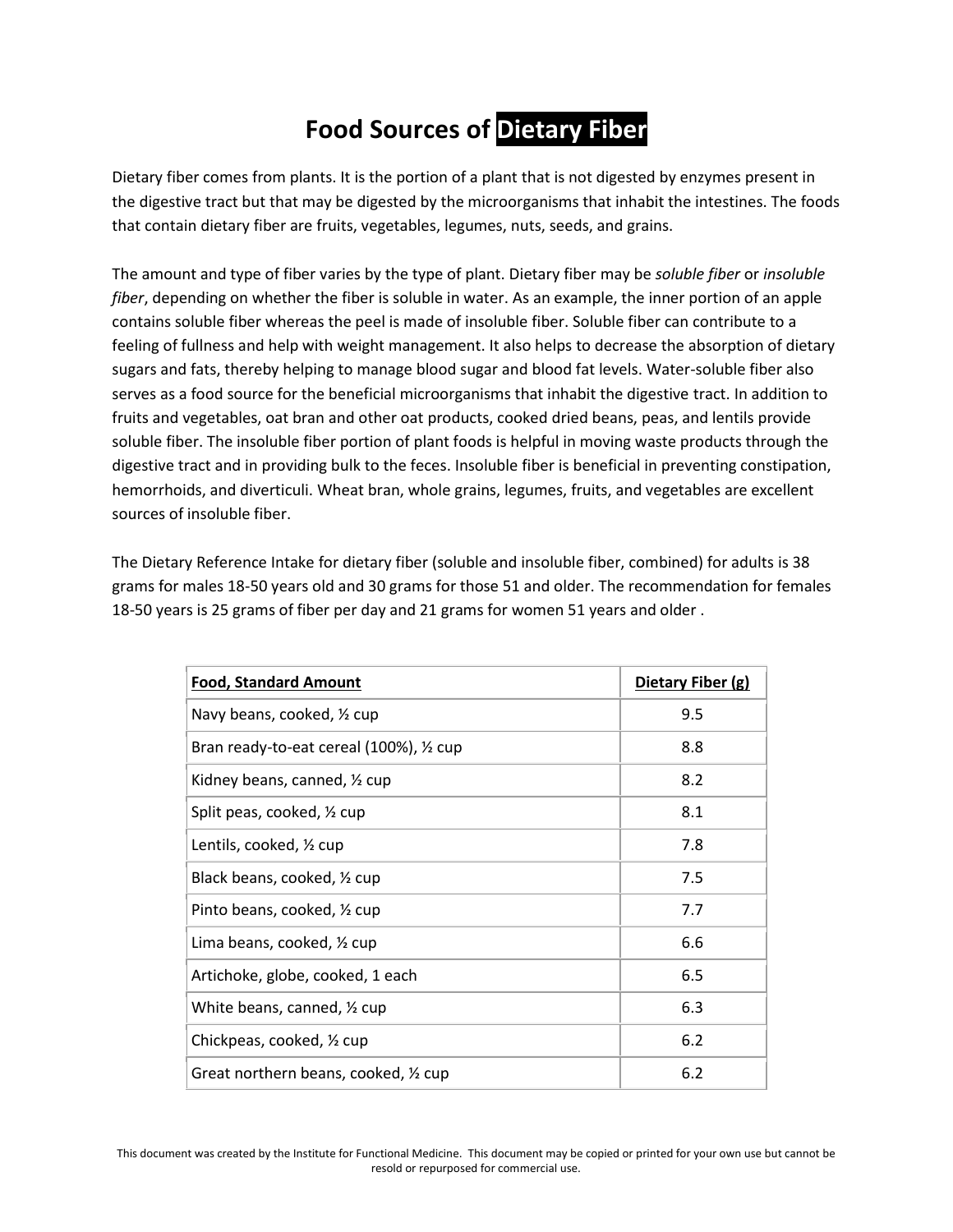| Cowpeas, cooked, 1/2 cup                            | 5.6         |
|-----------------------------------------------------|-------------|
| Soybeans, mature, cooked, 1/2 cup                   | 5.2         |
| Bran ready-to-eat cereals, various, ~1 oz           | $2.6 - 5.0$ |
| Crackers, rye wafers, plain, 2 wafers               | 5.0         |
| Sweet potato, baked, with peel, 1 medium (146 g)    | 4.8         |
| Asian pear, raw, 1 small                            | 4.4         |
| Green peas, cooked, 1/2 cup                         | 4.4         |
| Whole-wheat English muffin, 1 each                  | 4.4         |
| Pear, raw, 1 small                                  | 4.3         |
| Bulgur, cooked, 1/2 cup                             | 4.1         |
| Mixed vegetables, cooked, 1/2 cup                   | 4.0         |
| Raspberries, raw, 1/2 cup                           | 4.0         |
| Sweet potato, boiled, no peel, 1 medium (156 g)     | 3.9         |
| Blackberries, raw, 1/2 cup                          | 3.8         |
| Potato, baked, with skin, 1 medium                  | 3.8         |
| Soybeans, green, cooked, 1/2 cup                    | 3.8         |
| Stewed prunes, 1/2 cup                              | 3.8         |
| Figs, dried, 1/4 cup                                | 3.7         |
| Dates, 1⁄4 cup                                      | 3.6         |
| Oat bran, raw, 1/4 cup                              | 3.6         |
| Pumpkin, canned, 1/2 cup                            | 3.6         |
| Spinach, frozen, cooked, 1/2 cup                    | 3.5         |
| Shredded wheat ready-to-eat cereals, various, ~1 oz | $2.8 - 3.4$ |
| Almonds, 1 oz                                       | 3.3         |
| Apple with skin, raw, 1 medium                      | 3.3         |
| Brussels sprouts, frozen, cooked, 1/2 cup           | 3.2         |
| Whole-wheat spaghetti, cooked, 1/2 cup              | 3.1         |
| Banana, 1 medium                                    | 3.1         |
| Orange, raw, 1 medium                               | 3.1         |
| Oat bran muffin, 1 small                            | 3.0         |

This document was created by the Institute for Functional Medicine. This document may be copied or printed for your own use but cannot be resold or repurposed for commercial use.